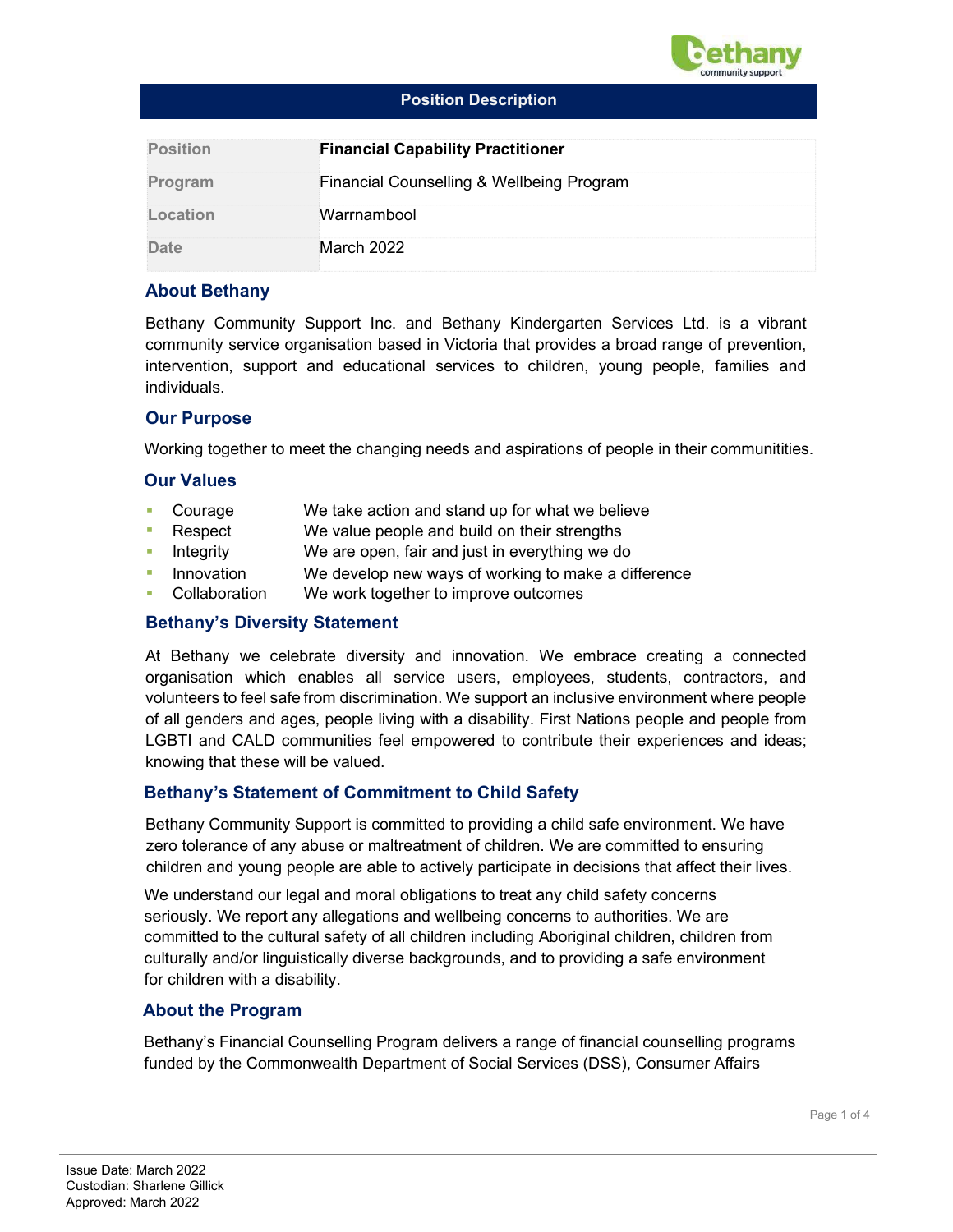

#### Position Description

Victoria (CAV) and the Victorian Responsible Gambling Foundation (VRGF). Bethany's integrated financial counselling model provides a continuum of financial counselling and capability support services for those experiencing financial hardship. Financial counselling services are delivered from our office locations in Warrnambool and Geelong and current outreach locations such as Portland, Hamilton, Horsham and across North West Victoria.

### About the Position:

This Financial Capability position, based in Warrnambool, forms part of Bethany's integrated Financial Counselling and Wellbeing Program and is responsible for providing financial literacy, information, education and coaching with the aim of supporting people to build their money management skills, knowledge and confidence. The role involves working with people experiencing financial stress individually and also facilitating group workshops.

#### Key Responsibilities

- Provide financial capability services for individuals, families, groups and communities.
- Ensure clients have access to basic financial literacy, education and support resources
- **Provide financial literacy community education workshops to community**
- Assist clients, groups and communities build skills to decrease financial stress and strengthen capacity to more effectively manage money
- Assist families at risk of homelessness to manage their finances and household expenses in order to prevent future accommodation crises
- **Provide secondary consultations that aim to enhance financial wellbeing**
- **Facilitate access to financial counsellors and other relevant services as appropriate**
- Actively participate in regular supervision and team/agency meetings
- **Actively participate within a multi-disciplinary service team**
- Ensure accurate and timely data entry for all programs and reporting to all relevant funding bodies
- **Participate in research, data collection and the Agency's continuous quality improvement** process.
- Make recommendations to effectively resolve problems or issues, by using judgment that is consistent with Bethany Values.
- Other duties as required.

#### Key Selection Criteria

#### **Essential**

- 1. Qualification at Diploma level in Community Services or similar or equivalent demonstrated experience
- 2. Completion of the following financial literacy education units:
	- a. CHCFLE301A work with clients needing a financial literacy education;
	- b. CHCFLE302A educate clients in fundamental financial literacy skills, and
	- c. CHCFLE303A educate clients to understand debt and consumer credit. (Please be advised that these units can also be completed once the role has started.)
- 3. Understanding of financial stress
- 4. Knowledge of the impact and issues related to family violence and economic abuse, gambling harm, mental health and other co-morbidities with financial disadvantage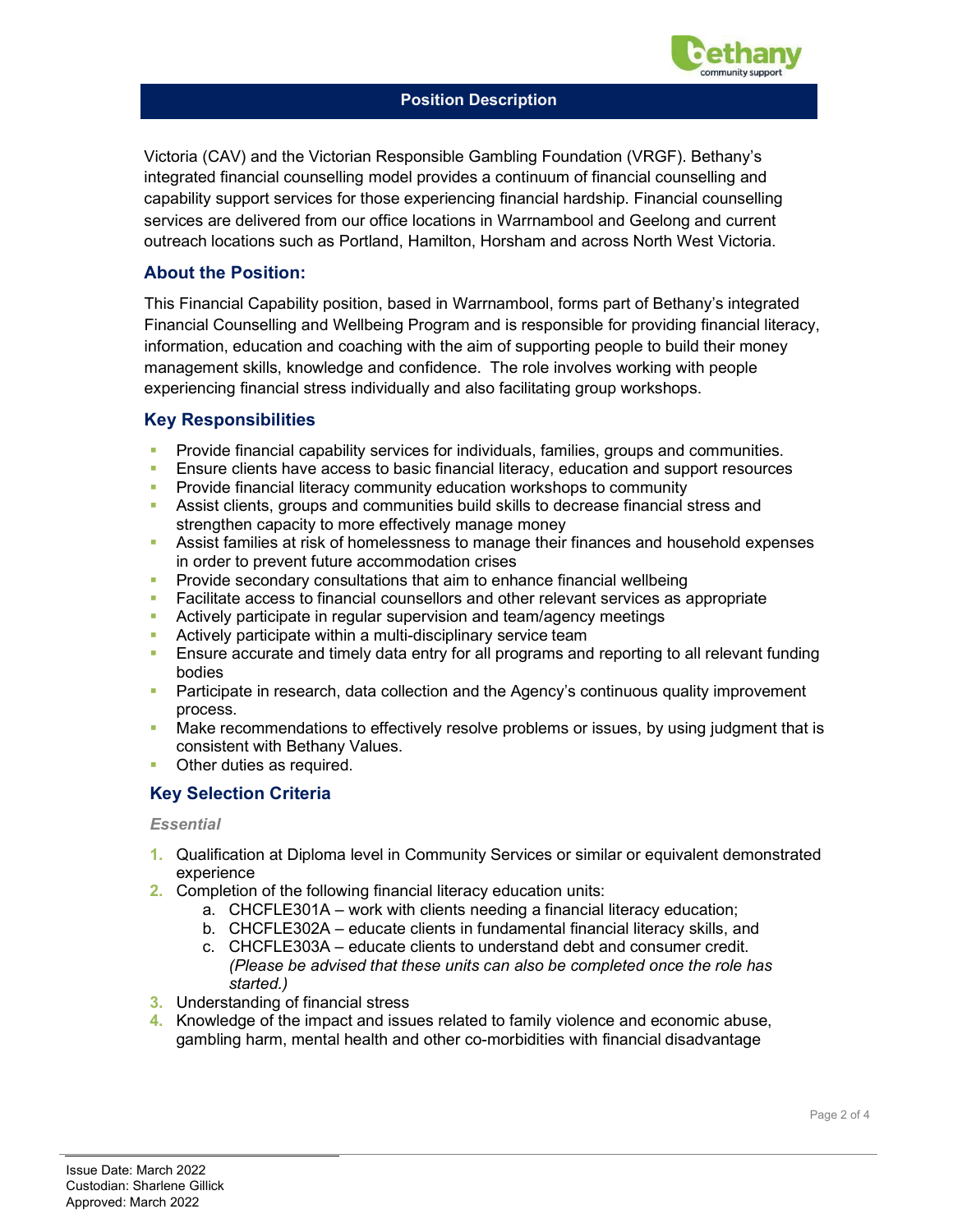

### Position Description

- 5. Strong Communicator with strong interpersonal, advanced written and oral communication skills
- 6. Proficient in the use of MS Office, databases and knowledge of a range of IT programs.
- 7. Ability to demonstrate culturally sensitive practice, inclusive of the needs of Indigenous, LGBTQIA+ and CALD communities.
- 8. Competent in self-management and have an understanding of solution focused work.
- 9. Ability to contribute to the development of processes and systems to improve quality.

# Capabilities and Personal Attributes

- **Advocates and champions to achieve positive change**
- **Demonstrates commitment to social justice and social inclusion.**
- **Leads a culture of respectful relationships and behaviour across the organisation.**
- In Its truthful, ethical and leads and reinforces expected standards of behaviour at all times.
- Generates ideas and solutions and takes advantage of new and emerging opportunities
- **Creates and sustains dynamic and productive relationships to maximise outcomes.**

# Organisational Relationships

| <b>Supervisor</b>        | Team Leader - Financial Counselling & Wellbeing |  |
|--------------------------|-------------------------------------------------|--|
| <b>External Liaisons</b> | Department of Social Security                   |  |
| <b>Stakeholders</b>      | All Staff                                       |  |

# Conditions and Remuneration

| <b>Salary</b>                          | This position is classified as an award payment on the Social<br>Community Home Care and Disability Services Award 2010, Level 4,<br>Pay Point $1 - 4$ , with a salary range of \$74,433.82 - \$80,084.76 (pro-<br>rata if part time). In addition, the package also includes salary sacrifice<br>as per government legislation. |  |
|----------------------------------------|----------------------------------------------------------------------------------------------------------------------------------------------------------------------------------------------------------------------------------------------------------------------------------------------------------------------------------|--|
| <b>Ordinary Hours</b>                  | Ordinary hours of work will be worked between agency hours of 8am<br>to 7pm.                                                                                                                                                                                                                                                     |  |
| <b>Conditions</b>                      | Other conditions of employment as per the Bethany Enterprise<br>Agreement.                                                                                                                                                                                                                                                       |  |
| <b>COVID-19</b>                        | Bethany is an essential service, and all employees are classified as<br>essential workers. To comply with the Chief Health Officer's directions,<br>all employees must provide evidence of their COVID-19 vaccination.                                                                                                           |  |
| Travel                                 | Travel may be required to other Bethany offices and across the<br>Barwon South West region and other locations.                                                                                                                                                                                                                  |  |
| <b>Physical</b><br><b>Requirements</b> | Sit at a computer or in meetings for extended periods - Daily<br><b>TI</b><br>Work in an open plan office - Regular<br>ш<br>Driving - Regular<br>T.<br>Lifting, bending, pushing, and pulling - Occasional                                                                                                                       |  |